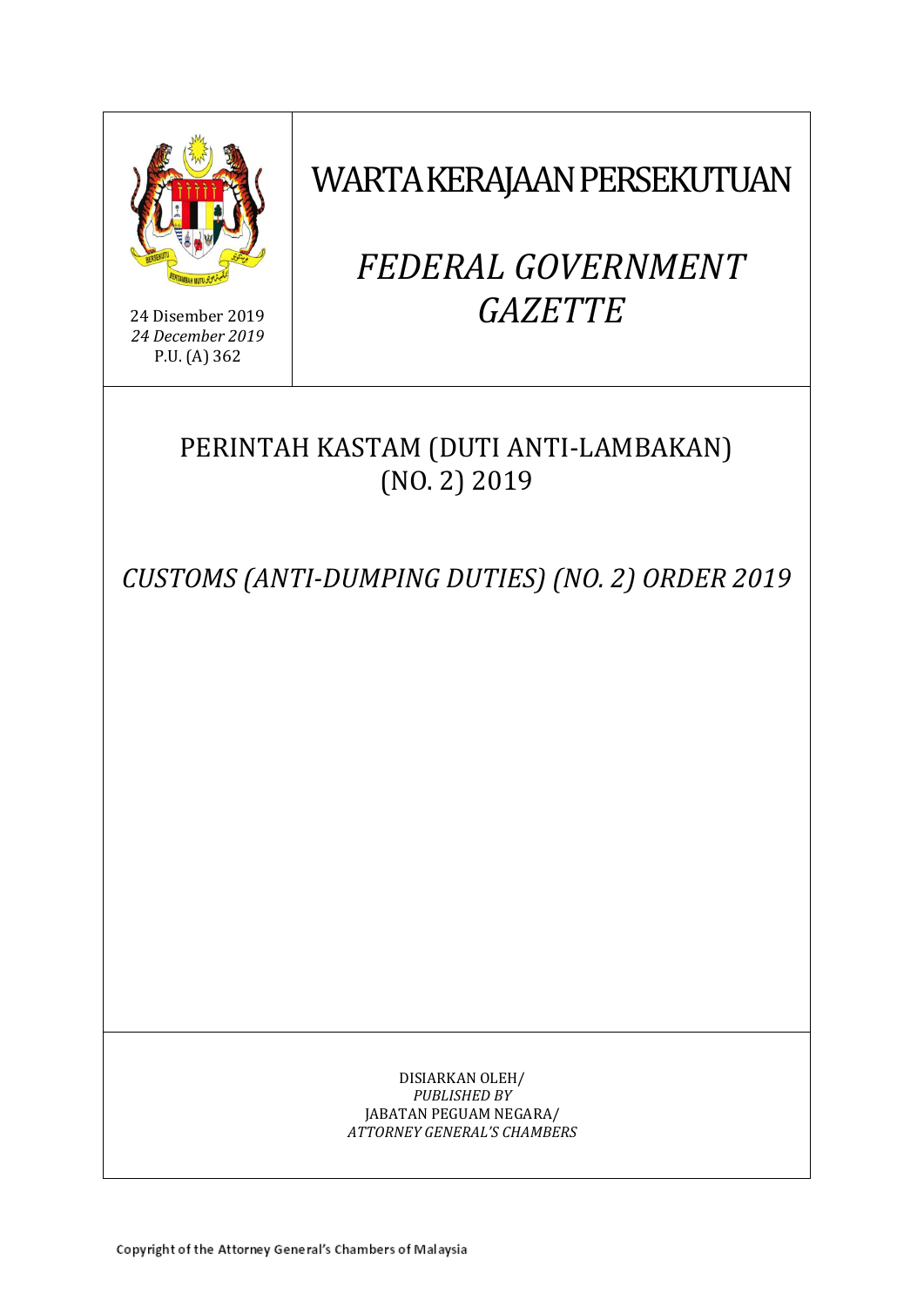#### AKTA DUTI TIMBAL BALAS DAN ANTI-LAMBAKAN 1993 DAN AKTA KASTAM 1967

#### PERINTAH KASTAM (DUTI ANTI-LAMBAKAN) (NO. 2) 2019

PADA menjalankan kuasa yang diberikan oleh seksyen 25 Akta Duti Timbal Balas dan Anti-Lambakan 1993 [*Akta 504*] dan subseksyen 11(1) Akta Kastam 1967 [*Akta 235*], Menteri membuat perintah yang berikut:

#### **Nama dan permulaan kuat kuasa**

1. (1) Perintah ini bolehlah dinamakan **Perintah Kastam (Duti Anti-Lambakan) (No. 2) 2019**.

(2) Perintah ini berkuat kuasa bagi tempoh lima tahun mulai 25 Disember 2019 hingga 24 Disember 2024.

#### **Duti anti-lambakan**

2. Duti anti-lambakan hendaklah dilevi terhadap dan dibayar oleh pengimport berkenaan dengan barang-barang yang dinyatakan dalam ruang (1) dan (2) Jadual yang dieksport dari negara yang dinyatakan dalam ruang (3) oleh pengeluar atau pengeksport yang dinyatakan dalam ruang (4) ke dalam Malaysia pada kadar yang dinyatakan dalam ruang (5).

#### **Pembayaran duti anti-lambakan**

3. Duti anti-lambakan yang kena dibayar di bawah Perintah ini hendaklah dibayar secara tunai.

#### **Penjenisan barang-barang**

4. (1) Penjenisan barang-barang yang dinyatakan dalam Jadual hendaklah mematuhi Rukun Tafsiran Am Sistem Berharmonis di bawah Konvensyen Antarabangsa Sistem Deskripsi Komoditi Harmonis dan Pengkodan dalam Perintah Duti Kastam 2017 [*P.U. (A) 5/2017*].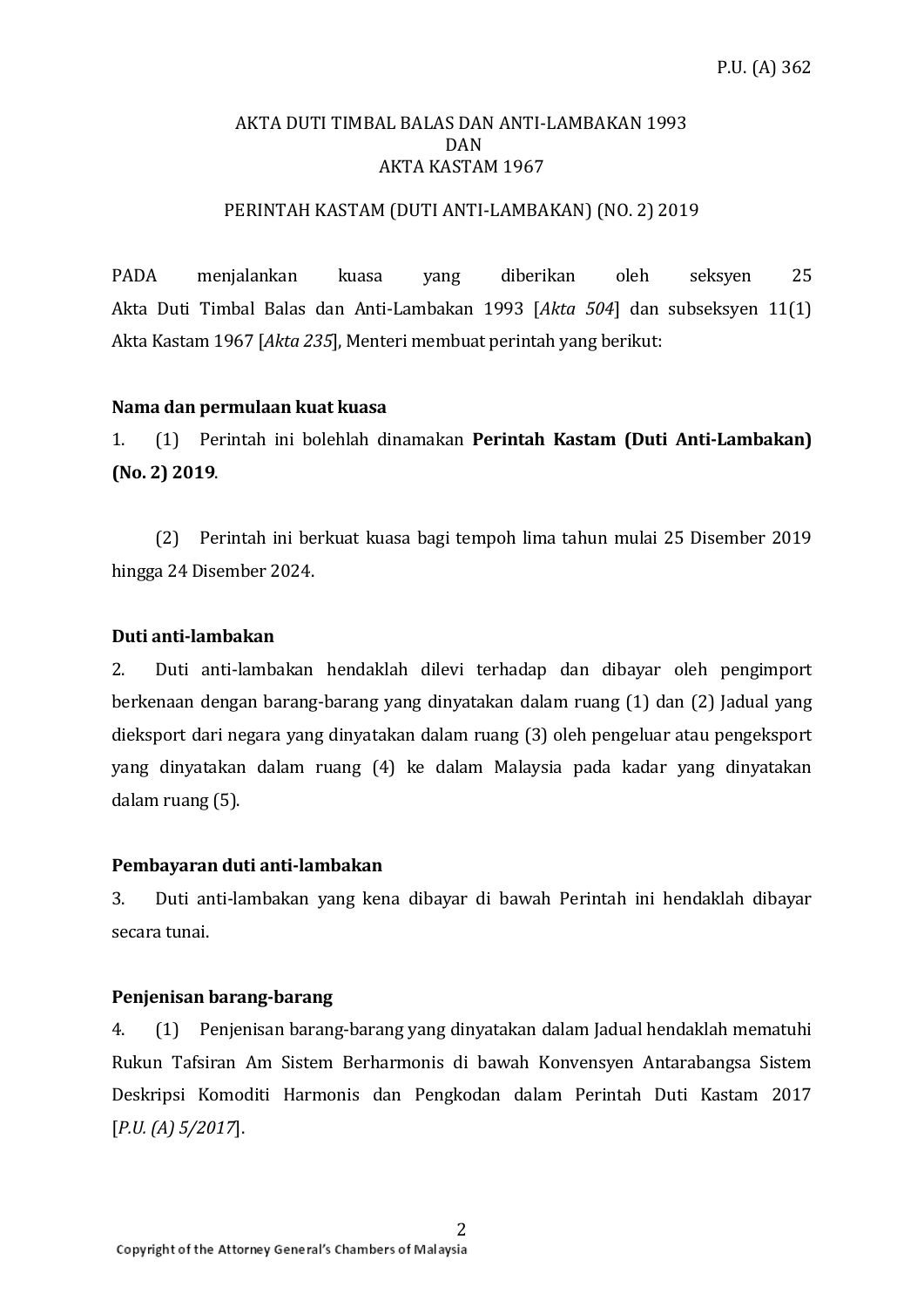(2) Nombor kepala atau subkepala yang dinyatakan dalam ruang (1) Jadual diperuntukkan bagi kemudahan rujukan dan tidak mempunyai kesan mengikat terhadap penjenisan barang-barang yang diperihalkan dalam ruang (2).

#### **Kesan terhadap duti import dan cukai jualan**

5. Pengenaan duti anti-lambakan di bawah Perintah ini tidaklah menjejaskan pengenaan dan pemungutan—

- *(a)* duti import di bawah Akta Kastam 1967; dan
- *(b)* cukai jualan di bawah Akta Cukai Jualan 2018 [*Akta 806*].

#### JADUAL

#### [Perenggan 2]

#### DUTI ANTI-LAMBAKAN

| (1)                                                                  | (2)                                                                                                                 | (3)      | (4)                                                | (5)                                                                                            |
|----------------------------------------------------------------------|---------------------------------------------------------------------------------------------------------------------|----------|----------------------------------------------------|------------------------------------------------------------------------------------------------|
| Nombor<br>Kepala/<br>Subkepala<br>mengikut<br>Kod H.S.<br>[Kod AHTN] | Perihalan<br>Barang-Barang                                                                                          | Negara   | Pengeluar/Pengeksport                              | Kadar Duti<br>[Peratusan<br>(%) daripada<br>Nilai Kos,<br>Insurans dan<br>Tambang<br>$(KIT)$ ] |
| 7209.15.0000                                                         | Besi atau<br>keluli                                                                                                 | Republik | Angang Steel Company Limited                       | 4.82%                                                                                          |
| 7209.16.90 00<br>7209.17.90 00                                       | bukan<br>aloi<br>gegelung                                                                                           | Rakyat   | Maanshan Iron and Steel Co., Ltd.                  | 4.76%                                                                                          |
| 7209.18.99 00                                                        | gulungan<br>sejuk,<br>dengan kelebaran<br>melebihi 1300mm<br>tidak<br>termasuk<br>plat hitam kilang<br>timah<br>dan | China    | Shougang Jingtang United Iron &<br>Steel Co., Ltd. | 8.74%                                                                                          |
|                                                                      |                                                                                                                     |          | Lain-lain                                          | 26.38%                                                                                         |
|                                                                      | dagangan<br>subjek<br>diimport<br>yang<br>maksud<br>bagi<br>penggunaan akhir                                        | Jepun    | Semua pengeluar/pengeksport                        | 26.39%                                                                                         |
|                                                                      | automotif<br>dan<br>finwall<br>untuk                                                                                | Republik | <b>POSCO</b>                                       | Nil                                                                                            |

3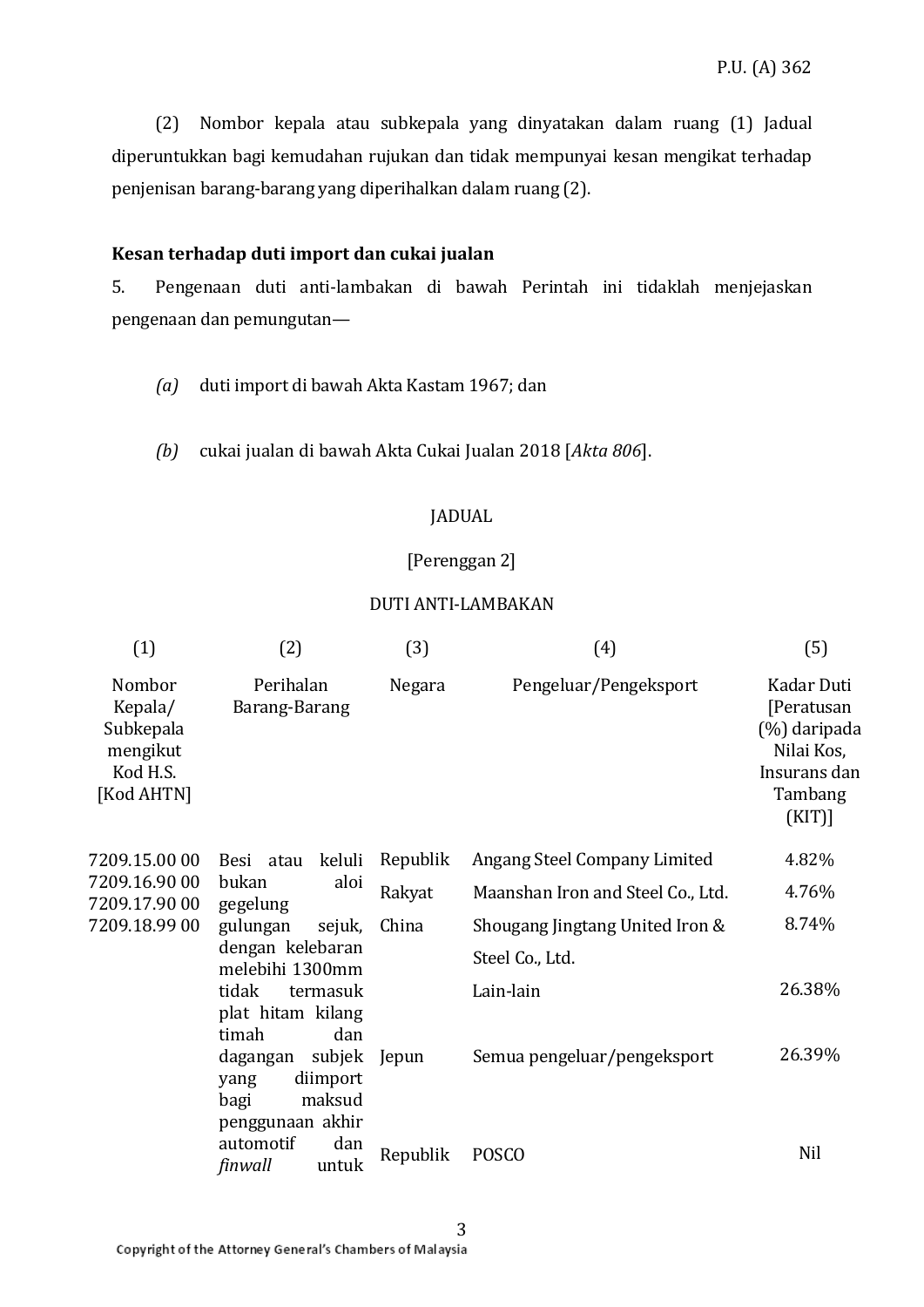| transformer | Korea    | Lain-lain                              | 3.84%  |
|-------------|----------|----------------------------------------|--------|
|             |          | Republik POSCO Vietnam Company Limited | 7.70%  |
|             | Sosialis | Lain-lain                              | 20.13% |
|             | Viet Nam |                                        |        |

#### Dibuat 18 Disember 2019 [SULIT KE.HT(96)669/12-249 Klt.8 SK.15; MOF.TAX(S)700-4/1/217(25); PN(PU2)338D/III]

LIM GUAN ENG *Menteri Kewangan*

[*Akan dibentangkan di Dewan Rakyat menurut subseksyen 11(2) Akta Kastam 1967*]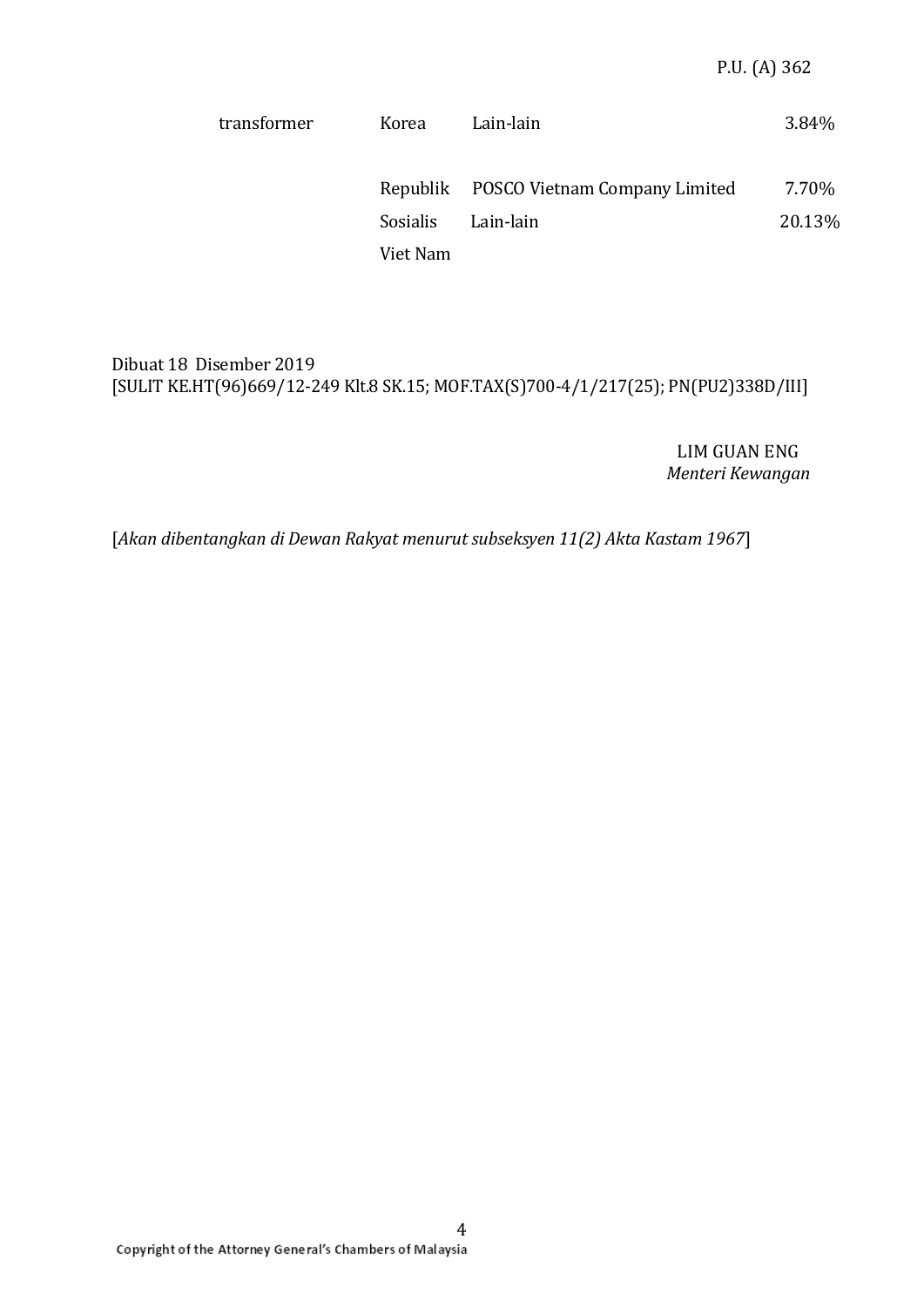#### COUNTERVAILING AND ANTI-DUMPING DUTIES ACT 1993 AND CUSTOMS ACT 1967

#### CUSTOMS (ANTI-DUMPING DUTIES) (NO. 2) ORDER 2019

IN exercise of the powers conferred by section 25 of the Countervailing and Anti-Dumping Duties Act 1993 [*Act 504*] and subsection 11(1) of the Customs Act 1967 [*Act 235*], the Minister makes the following order:

#### **Citation and commencement**

1. (1) This order may be cited as the **Customs (Anti-Dumping Duties) (No. 2) Order 2019**.

(2) This Order has effect for the period of five years from 25 December 2019 to 24 December 2024.

#### **Anti-dumping duties**

2. Anti-dumping duties shall be levied on and paid by the importers in respect of the goods specified in columns (1) and (2) of the Schedule exported from the countries specified in column (3) by the producers or exporters specified in column (4) into Malaysia at the rates specified in column (5).

#### **Payment of anti-dumping duties**

3. The anti-dumping duties payable under this Order shall be paid in cash.

#### **Classification of goods**

4. (1) The classification of goods specified in the Schedule shall comply with the General Rules for the Interpretation of the Harmonized System under the International Convention on the Harmonized Commodity Description and Coding System in the Customs Duties Order 2017 [*P.U. (A) 5/2017*].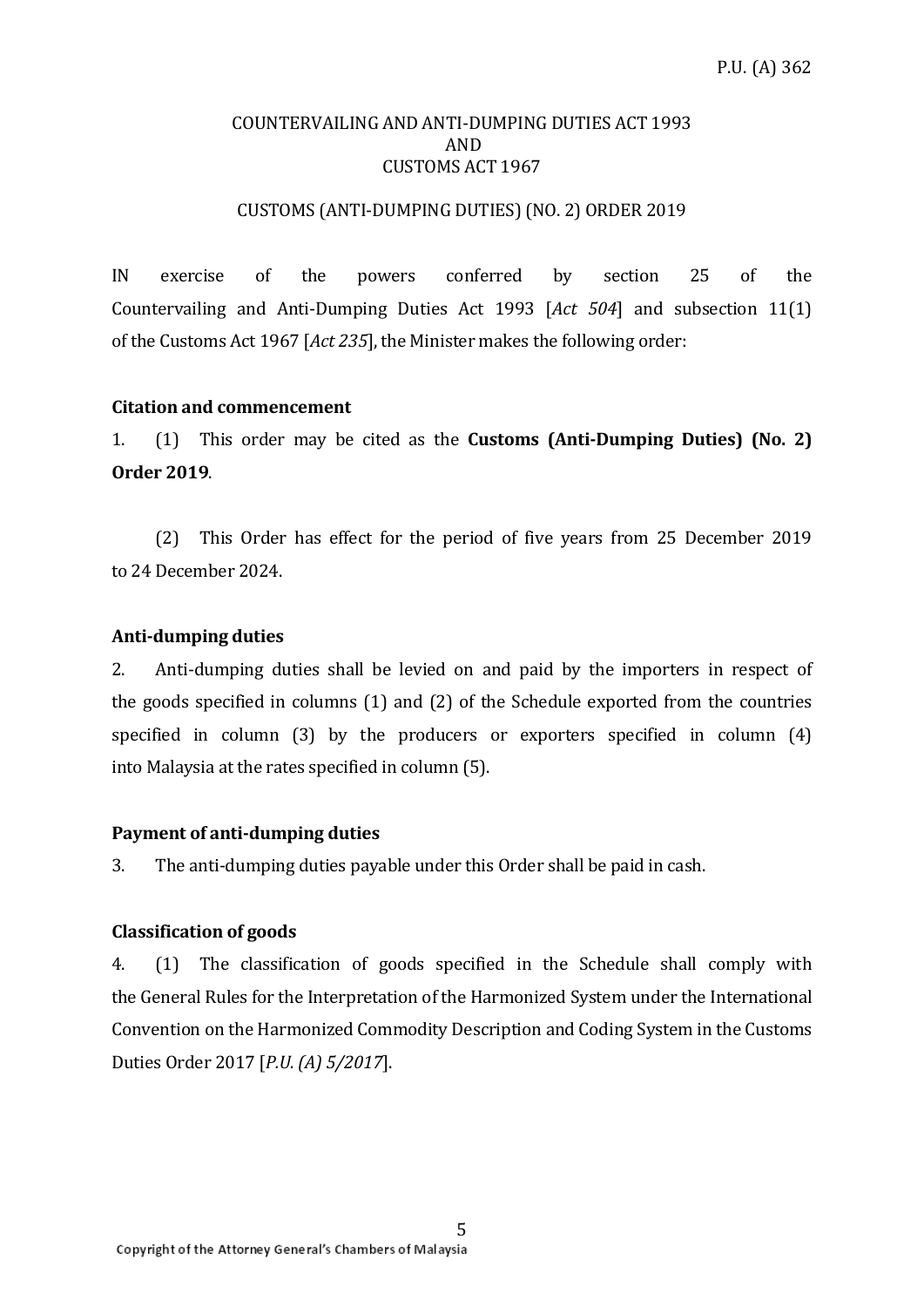(2) The heading or subheading numbers specified in column (1) of the Schedule are provided for ease of reference and have no binding effect on the classification of goods described in column (2).

#### **Effect on import duties and sales tax**

5. The imposition of anti-dumping duties under this Order is without prejudice to the imposition and collection of—

- *(a)* import duties under the Customs Act 1967; and
- *(b)* sales tax under the Sales Tax Act 2018 [*Act 806*].

#### **SCHEDULE**

#### [Paragraph 2]

#### ANTI-DUMPING DUTIES

| (1)                                                                          | (2)                                                                                                       | (3)      | (4)                                   | (5)                                                                                               |
|------------------------------------------------------------------------------|-----------------------------------------------------------------------------------------------------------|----------|---------------------------------------|---------------------------------------------------------------------------------------------------|
| Heading/<br>Subheading<br>Number<br>according to<br>H.S. Code<br>[AHTN Code] | Description of<br>Goods                                                                                   | Country  | Producer/Exporter                     | Rate of duty<br>[Percentage<br>$(\%)$ of the<br>Cost,<br>Insurance<br>and Freight<br>(CIF) Value] |
| 7209.15.00 00                                                                | Cold<br>rolled                                                                                            | People's | Angang Steel Company Limited          | 4.82%                                                                                             |
| 7209.16.90 00<br>7209.17.90 00                                               | coils of iron or<br>non-alloy                                                                             | Republic | Maanshan Iron and Steel Co., Ltd.     | 4.76%                                                                                             |
| 7209.18.99 00                                                                | steel, of width<br>than<br>more<br>1300mm<br>excluding<br>tin<br>mill<br>black<br>plate<br>and<br>subject | of China | Shougang Jingtang United Iron & Steel | 8.74%                                                                                             |
|                                                                              |                                                                                                           |          | Co., Ltd.                             |                                                                                                   |
|                                                                              |                                                                                                           |          | Others                                | 26.38%                                                                                            |
|                                                                              |                                                                                                           | Japan    | All producers/exporters               | 26.39%                                                                                            |
|                                                                              | merchandise<br>imported for                                                                               |          |                                       |                                                                                                   |
|                                                                              | the purpose of                                                                                            | Republic | <b>POSCO</b>                          | Nil                                                                                               |
|                                                                              | automotive<br>finwall<br>and                                                                              | of Korea | <b>Others</b>                         | 3.84%                                                                                             |

6